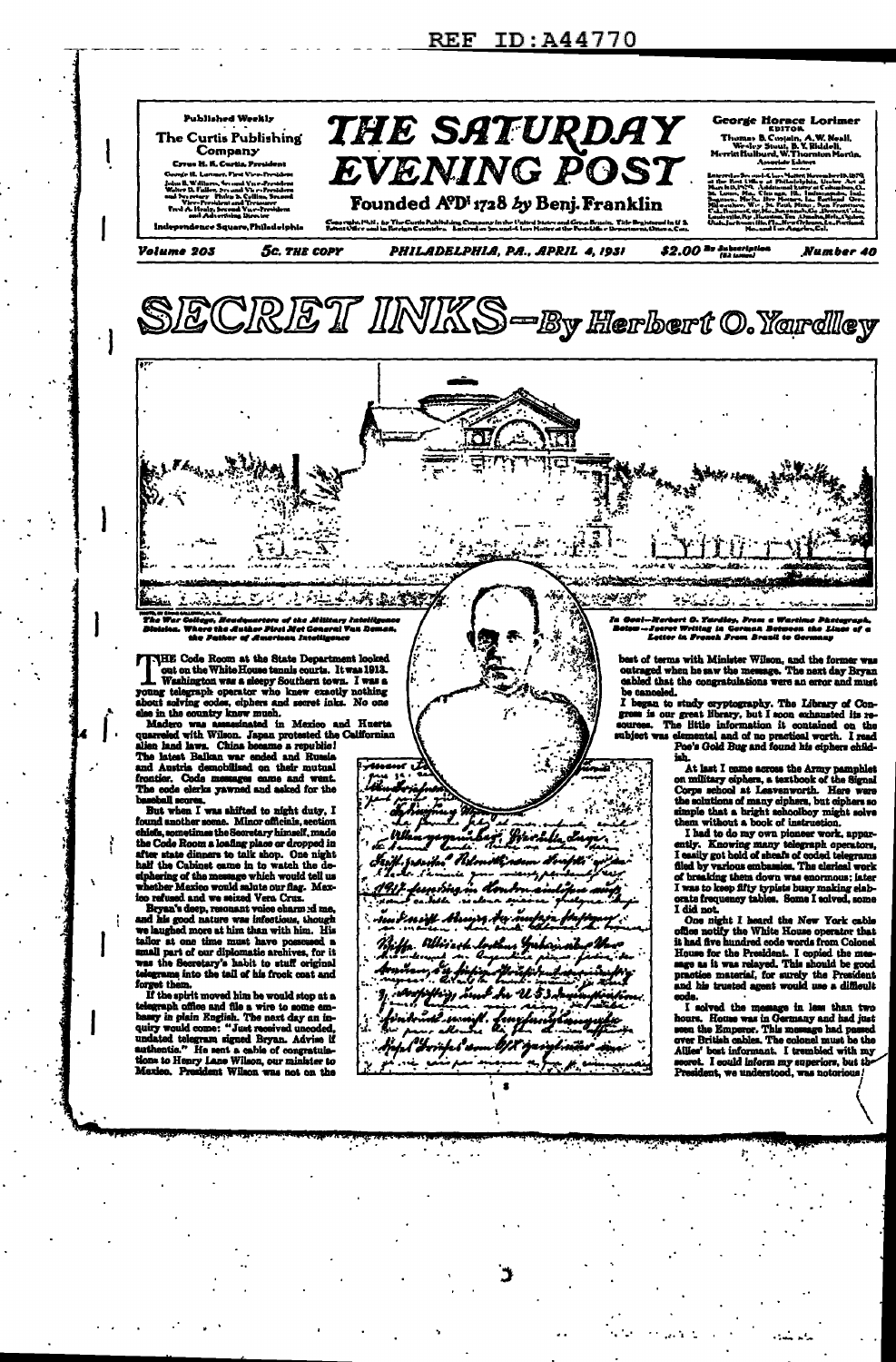#### THE SATURDAY EVENING POST

I leafed the phone book to, her name<br>and spun the safe<br>dial. A moment later the phone on my<br>desk rang.<br>"Yardley, I for-

got to give you the

combination ---<br>he began.<br>"No need. The<br>safe is open."<br>"Open?" he<br>yelled. "Who left it yelled. "Who  $\frac{1}{\text{open} n}$ "No one. I jur

fiddled around until I opened it."<br>This had made

the impression I had<br>hoped for. A few days after I gave him<br>my hundred-page memorandum called me in. His glanced up.

#### **A Black Art**

"How long have<br>ing this sort of<br>thing?"

"Nearly ever since I came here almost four years ago."<br>"Who else knows about this

dum?"

long-would it take?"<br>" "Well," I replied slowly, "with ten assistants to do the drudgery, I might do it in a<br>ands to do the drudgery, I might do it in a

Say no more about this. I shall see what can be done."

exa os aons."<br>A month later my superior introduced a<br>new method for encoding our secret dispatches.<br>My fingers itched to tear it apart. I thought  $M$  fingers itched to tear of little class. diabled as clear as a simple problem in arithmetic. I got up and typed it down before I I could lose it again. I was at my superior's

hattess the maisted on

Teking my cephalic

desk when he came in the next morning. War had<br>been declared when, several weeks later, I handed<br>him the full solution of him soweds. He nexes of the full solution<br>outent to let the matter drop, assuming the hopeless<br>view seemed to them pure legerdemain.<br>It was in this fashion that I been

e a captain in Nilitary Intelligence S at the War College under<br>Military Intelligence S at the War College under<br>Major General, Van Deman. His only<br>assistants were a thin-faced captain and his secretary, the day I reported. Almost overnight this force grew into an efficient organization of thousands of officers, eleris and agents, until its tentacles encircled the earth.

The code and cipher compilation subsection, the<br>communications subsection and the shorthand subcommunications subsettion and the shorthand subsettion which I quickly organized were all necestary. But the really exciting activities came through actual contact with German-spy eipher and secretink documents. If I had n paper.<br>I unfolded it and held it up to the light. There was

I unfolded it and held it up to the light. There was<br>not a trace of writing. I wondered what the next<br>not a trace of writing. I wondered what the next<br>had just brought me a dead earnier pigeon and<br>wanted me to determine w obiene. in al

#### The Message in the Footh

DUT uron taking them out again. I found that<br>D they had become perforated overnight. The de-<br>ceased earrier pigeon had been imnocent of hidden<br>meanges. Its only offense was that it had paramics.<br>And now a blank sheet of p

لمتحطا



border she was arrested and se border and was arrested and someoned<br>aheet of paper was found in the heel of "Socret ink?" I asked.

"Probably. See what you can do w Yan Deman's success was due larged<br>fidence he placed in his subordinates.<br>fond of him that I do not believe<br>fond of him that amething thought of telling him that some could not be done.

could not be done.<br>I knew absolutely nothing about sem<br>what little I had read in British re<br>activities and the general fact, of com<br>would make visible elementary forms<br>would make visible elementary forms would make visible elementary forms<br>writing. But I had little confidence in<br>British report had stated that German<br>ful chemists had discovered secret in<br>British their spies which could not be developed<br>any other known chemi my ones suovu enement reagent.<br>hese new major inks had not yet rea<br>gents operating in Mexico and the Un

#### **Salatas a Sheet of White P**

I IMMEDIATELY telephoned the<br>I search Council and asked for the<br>most, skillful chemist in Washington. W

most skillful chemist in Washington. We want in youthouse the Mark and told him my story he said, "I am a I know nothing of escret writing. We said this to the British laboratory in erad this to the British laboratory in "

on a small portion of the paper 1 ms region of the paper 1, a<br>really by a sea do this, early you ?"<br>You can do this, early you?"<br>"Yes, I can apply heat without injuri<br>"Suppose we go down in the base<br>in his ishoratory. I se

equipment, and within a nait nour we<br>the basement.<br>I watched him carefully as he tool<br>his skillful fingers and passed a small<br>back and forth over the heat. Agains,<br>the has in the heat and in and given up all hopes of devel

ā.

claimed:<br>"Here are traces of writing!"<br>He held the paper under the light<br>studied the curious characters which squest the curious characters which<br>as though by magic. But only and<br>writing were visible, and these were

moral of

se during

read pastu

معلم

 $+$ 

read it

 $e \mid f$ 

thing of

9 Junio 1 river charge des

.<br>The long strokes are<br>wo you like it. if a

you more. 9 do

w Were Hover Solved, But No-Do

مناك

 $\frac{1}{2}$ 

eomet

7 PM

case Department could find. Other coun-<br>tries used cryptographers<br>not only to devise their<br>own codes but to read the<br>codes of foreign governments. Prohably they were<br>mealing ours I went to work. At last I went to work. At many<br>I laid one hundred typed<br>pages before my superior;<br>it was an Exposition on<br>the Solution of American<br>Diplomatic Codes. Colo nal Mo



puonamo Coues.<br>"You mean to say that our codes are not safe?"<br>elemanded. "I don't believe it."<br>"Yery well," I answered. "This has taken me

z

an.

for my head, so I touched

If a novice could unray

the House-Wilson code in

a few minutes, what about the State Department

ding ours.

rt Za is Made by a Differ

paper.

. Back Jer

ntment of all adma resourcent or an accounting consideration of the constant of the constant of the constant of the constant of the constant of the constant of the constant of the constant of the constant of the constant of the constant o

"Very well," I answered. "This has taken me<br>nearly two years. I merely sak you to read it."<br>Some months earlier he had changed the com-<br>bination of the eode-book safe. I saw him do it<br>and nothed that he chuckled to himsel

poekets. Instead, we needed only to remember a<br>name. The telephone number opposite that name<br>in the phone book, auagramed and distorted in a<br>errini way, was the combination.<br>Interested in subtle problems. I thought it<br>wou

mais, you know how it foes, you used to be "bues" on it. too. I chall be pleased town of the fachion sheets, and the face creams. My morter and

Yhe bootr is here, it is just lovely  $\sigma$ reminds no of Hopkins Smiths under a white hmbrues. Laure is reading the later - war 18 Vinen in war h take when it good victors and<br>remembrances to all g you<br>of it hopes that you near

andreas datzles, am austrian Socialist We wonder the book is un mes pitter Fouder. Cuculation Leve, as it is .<br>The Mierzglyphics in This Letter Cassed it to be Hold Up by the Consor on the American Border

Ywo dier.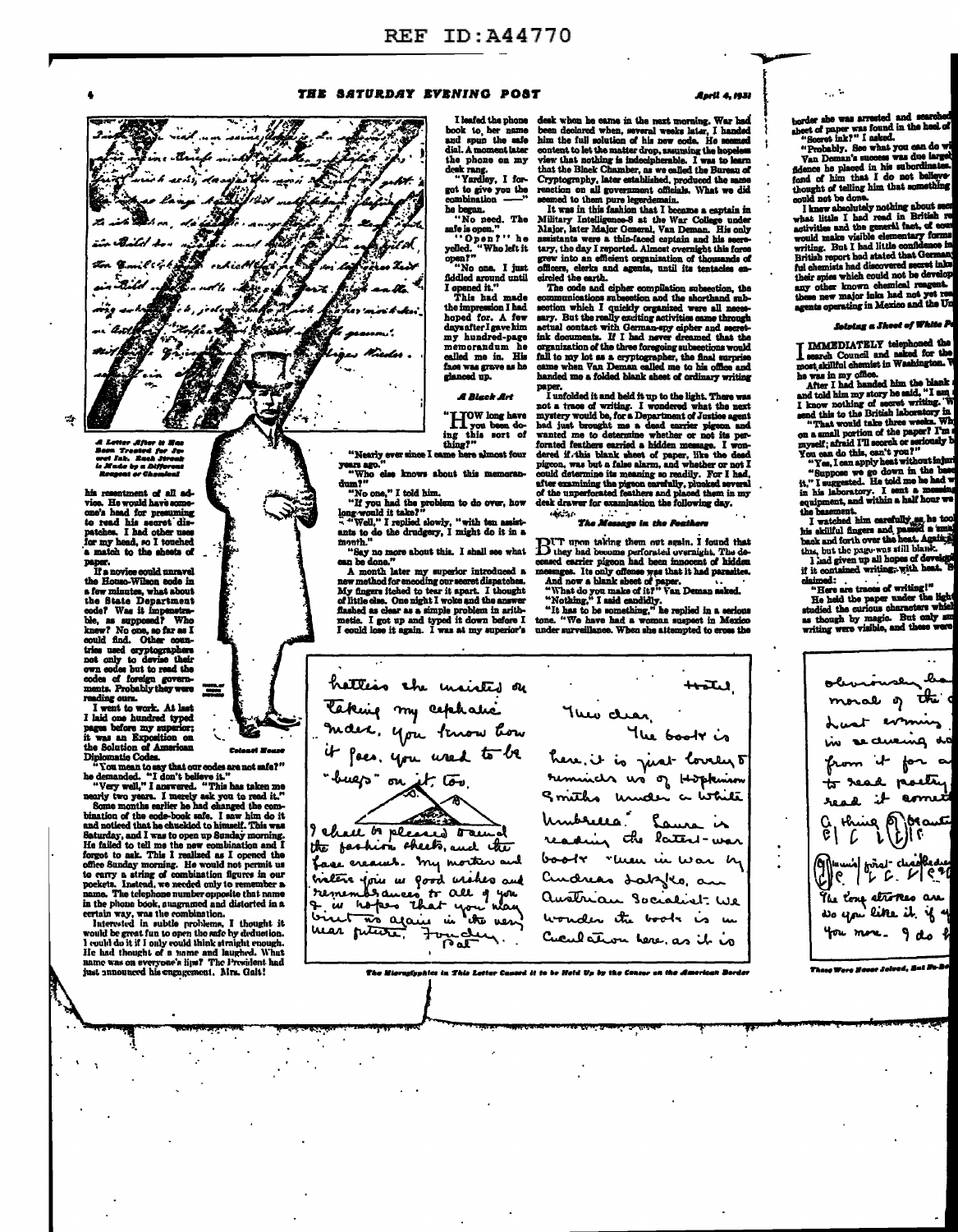#### THE SATURDAY EVENING POST

**H** 4, 1931

*a* myned e hopeless<br>a to learn<br>Burenu of the sa

sotain in ge under<br>Ilis only his seem this force mands of ncles en-

tion, the<br>and sub-<br>ill necesan neces-<br>
a through<br>
a secret-<br>
that the<br>
ans would *I* surprise m. m y writing

'here was<br>the next ice agent its per-<br>I won-<br>the dead  $or not$ or not 1<br>nr I had,<br>d several<br>m in my<br>day,

ind that niu tant<br>The de-<br>! Bidden arasites

ankad.

serious<br>Mexico ross the

ِ ل ∽ **سر 7** يتعت ь. **سما**  $m$ عذ شه. ة

War had<br>I handed it we did

"Scere ink?"  $l$  asked,<br>"Probubly. See what you can do with it,"<br>"Yan Deman's success was duo largely to the con-<br>fidence he placed in his subvedimines. We were so<br>fond of him that  $l$  do not believe anyone ever<br>thought o thought of telling him that something he suggested<br>could not be done.<br>I knew absolutely nothing about secret ink except<br>what little 1 had read in British reports of spy<br>activities and the general fact, of course, that heat

border she was arrested and scarched. This blank

sheet of paper was found in the heal of her shoo."<br>"Sceret ink?" I asked,

ful chemists had discovered secret inks for the use of<br>their spies which could not be developed by heat or there have a move to the capture of the control of the state of the capture these new major inks had not yet reached German agents operating in Mexico and the United States.

#### **Solving a Sheet of White Paper**

I IMMEDIATELY telephonod the National Re-<br>I search Council and asked for the name of the

1 search Council and asked for the name of the<br>search Council and asked for the name of the<br>most skillful chemist in Washington. Within an hour<br>and told him the bank sheet of paper<br>and told him my story he said, "I am a c he hearmont.

the benessed.<br>I washed him earsfully as he took the paper in<br>this akilikul fingers and passed a small portion of it<br>buck and forth over the heating in the did<br>spin and squire the heating of the small portion of the<br>spin an

elaimed:

claimed:<br>
"Here are traces of writing!"<br>
He held the paper under the light while we both<br>
stadied the curious characters which had appeared<br>
as though by magic. But only small portions of<br>
writing were visible, and these w

ible to been impos aniripate what lananterpare what the<br>guage the newslope<br>night be written in,<br>although we had ex-<br>pected Germun,<br>Spanish or English. Spans or raguse.<br>We continued to<br>study the faint<br>traces of what was<br>revealed to us thus revence to us thus<br>cipher. Then sud-<br>denly, as I studied<br>the characters, my<br>heart stood still.

made out. It had

"The writing is<br>fading!" I cried.<br>But the chemist ughed at my

stress.<br>"Heat will bring<br>back again," he distr

"Heat Will bring"<br>
assured me. "Have,<br>
you a photostat"<br>
you a photostat"<br>
room here?"

"I ce."<br>"Have them get,"<br>a camera ready. We will have to p will nave to photo-<br>stat this writing<br>after I apply more

sure a server when in Greek letters," he told me<br>when I returned. "Is the camera ready?"<br>"Is and excitedly. "But what does it<br>"Yes," I said excitedly. "But what does it

say?"<br>"I don't know," he replied. "You'll have to<br>find a Greek scholar."

nma server sences...<br>A few moments later the photostat operator, his face the igolor of death under the dim green<br>lights of the photostat room, handed me several<br>copies of this mysterious message.

First Aid From England<br>  $T = \frac{1}{2}$ <br>  $\frac{1}{2}$ <br>  $\frac{1}{2}$ <br>  $\frac{1}{2}$ <br>  $\frac{1}{2}$ <br>  $\frac{1}{2}$ <br>  $\frac{1}{2}$ <br>  $\frac{1}{2}$ <br>  $\frac{1}{2}$ <br>  $\frac{1}{2}$ <br>  $\frac{1}{2}$ <br>  $\frac{1}{2}$ <br>  $\frac{1}{2}$ <br>  $\frac{1}{2}$ <br>  $\frac{1}{2}$ <br>  $\frac{1}{2}$ <br>  $\frac{1}{2}$ <br>  $\frac{1}{2}$ 

ousen had for the moral of the country. ust evening I ausuced se dueing danke away المما from it for an hour to read poetry- now we<br>read it cornecting like the Q thing of deams ; " a filler Openio pino-dicipana fame flut The lone eltomes are reato; of course<br>wo you like it. if afour do See ead you now. I do hope the

Censor is an artist or he might cut it out. Last aunday we downed our waterprisofs and Sallied forth for a wade in the most Kusaisus gain 9 even encountered we did a good air miles. at the mais woods hu we feel in with Watty our authropoliquet : you Ruon, and as I was



 $\sqrt{N}$ 

 $\mathcal{L}$ 

W.J. Broom

d Typisal Bia<mark>n</mark><br>Chamber, The **British Labore<br>Sery for the Expection**<br>Lag of Jearnt-Zai

> nvsterious r per, I was again<br>before him with the plution .<br>Task

ion reco.

n.<br>Bar Anton

Sam Antonno,<br>Taxas.<br>I beg you to<br>betake yourself<br>quickly to Gal-<br>that the repre-<br>sea is tive of<br>may deliver to<br>may deliver to<br>the \$110,000 which<br>he S110,000 which<br>he S110,000 which

ask for in your let-<br>of 5/8.<br>There is no need of<br>ur having trouble<br>sputes) with the I.

Your friend,<br>R. D. L.

In the excitement<br>which followed I returned to my office and drafted a cable, for Van Deman's signature, to our mil-

nature, to our mili-<br>
Britan instance, to our mili-<br>
Britan identical in London, requesting that the<br>
Britan Government cable full instructions re-<br>
assert-ink laboratory. The message also urged<br>
that they send at once one structed them to set up a laboratory according

structed them to set up a mixinion, we consider the phane of Collins these chemists societed with the country for selection formation on secret ink. But as all had queposed, almost nothing was known in America on this sub

.<br>Iro Nover Solved, But No Donbt Contain a Niddon Mossage. The Meter of the Poem is Ridioni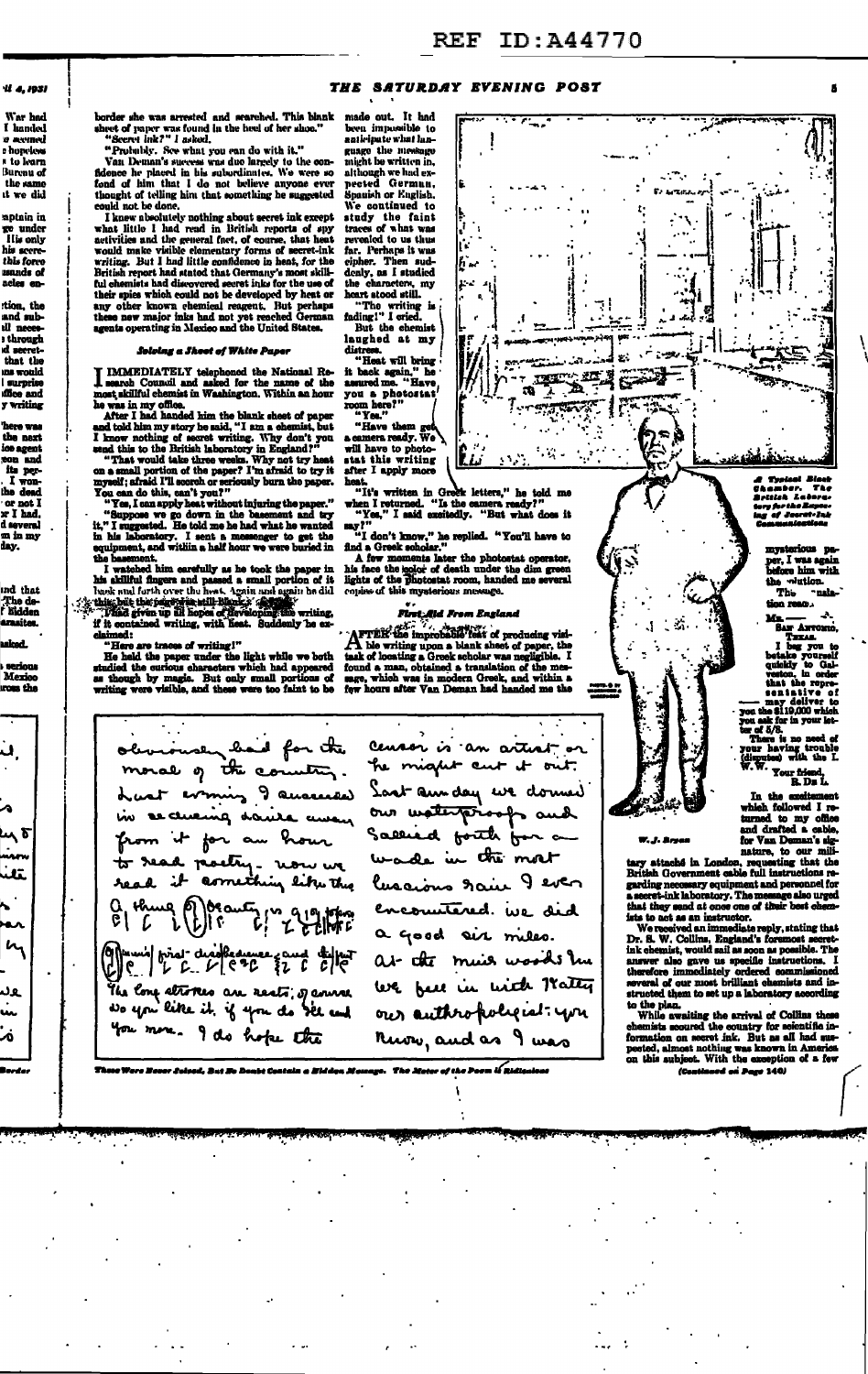140





MAKE this interesting test. It<br>clothes are so clean, so long-lived. Use a glass of rainwater and one of ordinary city water. Drop a spoonful of powdered soap into each. Note how the soft rainwater literally foams into suds when stirred, while the hard city water gives only a thin film of surface suds.

Today's laundries use rainsoft vater for all washing and rinsing.<br>In the multiple-suds method, per-<br>fected by the research staff of the American Institute of Laundering, 3 to 5 separate suds baths and 4 to 6 rinses are used. Gallons upon gallons of this rainsoft water renove the last trace of

dirt from your washing to the daintiest fabrics.

way in the answer to an your week's washing and judge for yourween a washing nine jumps .... , ........<br>self! Sponsored by the Laundry-<br>owners National Association of the United States and Canada.



Let the LAUNDRY do it!

THE SATURDAY EVENING POST

#### **SECRET INKS**

#### $10 - 11$ a Mana Bi

scattered reforences in the writings of<br>alchemists and brief reports in ency-<br>clopedias, there was nothing to be

alchemists and brief reports in encyclelessizes and brief reports in encycleling to the orient file use of fruit pieces and milik, all of which may to developed by means of back. It was obvious, then, that if our back that

buga in convention to the matter and the model from the property of the analysis of concentrate upon the problem of dependence this which will defy when analysis of Allied chamists.<br>Supplying several peaks of the analysis

ue when the desired still continued to peace of the control of the same of communication is elaborate and involves the<br>dermany desired still continued to same in the same of contrast in section is seen and the persons in i

#### **Looking for the Invisible**

"Further to complicate the system, these cover addresses are carefully vatiched and compared. Thus, if a triplicate letter, for instance, sent to three different cover addresses, reaches two correct destinations but fails ourieus designations out mais the third, the Germans assume im-<br>mediately that the third address is<br>under suspicion and therefore no longer useful.

""Shortly after the declaration of war<br>"Shortly after the declaration of war<br>we were stunned when we discovered through our own undercover agents in<br>Germany, who had meanwhile eleverly<br>end the German Secret is<br>crising, tha mur.<br>"Shortly after the declaration of war

from Page 8)<br>
"There are unary ingenious ways of<br>
"There are unary ingenious ways of<br>
"urrying servert inks," he continued,<br>
"so no not to arouse suspicion. In one<br>
passports, we carefully examined the<br>
holongings of two

#### **Betrayed by a Necktle**

net supply  $-$  - and to more through particle of the control of supported persons, and this, in turn, led to maxing discoveries. The German system was based upon practicularly. In turn, led to annaring discoveries. The Ge

inh. Microohemical and spectroscopic and spectroscopic analysis proved the presence of silver. The ink carried by this particular spy was of a kind which no ordinary tomic reactions for silver would develop. We found the for extensive careful control be ink could be<br>before the nature of the ink could be<br>determined. And without this analysis<br>its appropriate developer could not be

ne appropriate usesuper count me as<br>discovered."<br>Here Collins was interrupted by a<br>question as to the instructions received<br>by German spice, type of pen and paper<br>used, and other means of hiding secret

writing.<br>
"German agents are earcfully in-<br>
"German agents are earcfully in-<br>
structed in the use of their inks," he

.<br>April 4, 1931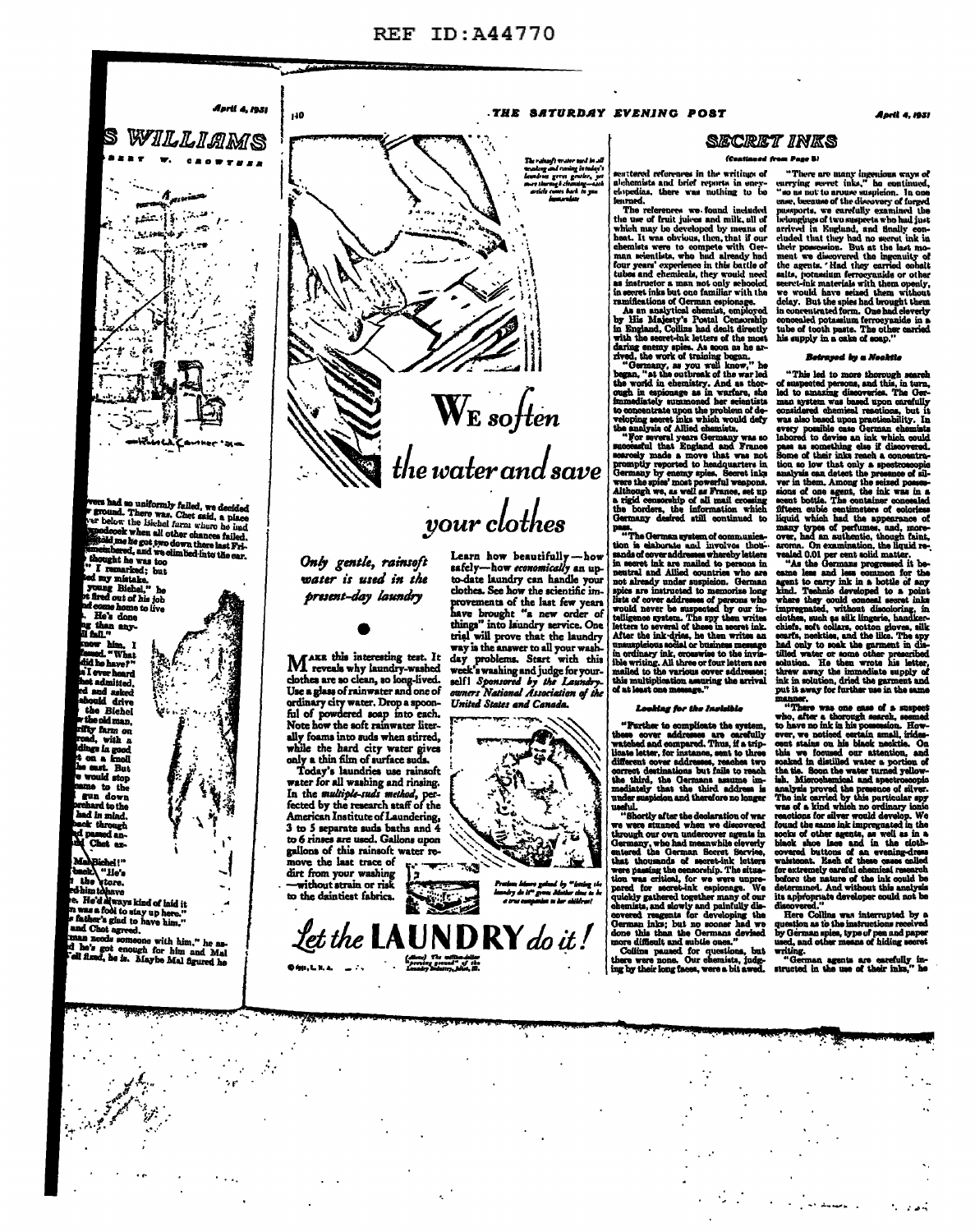#### THE SATURDAY EVENING POST

informed us, "although they are sel-<br>dom told what chemicals they centain.<br>Many agents who send secret-ink letdom told what chemicals they contain.<br>Many agents who send sered-ink let-<br>middle above the same inverse any and have no<br>idea how the ink they carry can be developed. They are instructed to use<br>a hall-pointed per; glazed p been made to write secret-ink messages<br>on the tissue-paper liming of an easy-<br>order when the beame the policy of<br>the Postal Censorship to remove all<br>paper limings before researing is<br>direct made for the Efforts are sometim

130

under pnotographs, means, news, news, news, news, news, news, news, news, and arisicles pushed or gummed<br>on paper. "Not long ago Germany produced a new ink which they considered very second inclusion of the survey of the n

antiseptic under the neares of the most famous of any or any of the most famous derman-<br>including in England is that of George Vaint Bacon, who is the propertied that used<br>the Pink, operating between England, the United St time, and communicated with Schultz<br>in Holland. He did not know how to<br>develop the ink he carried and knew<br>nothing of its chemical composition.<br>All his instructions for writing with it<br>came from Schultz, in a very simple<br>c

#### vrsing ink in Socks

Carrying last in Joela<br>
"When Bacon, in his travels, again<br>
left Hollsand for England, Schultz, who<br>
know he was under anoidroins, warned<br>
know he was under anoidroins, warned<br>
with him into England. He was to use<br>
with h

ines l şşµ

ilee Ang<br>Eest Ahl or 204

fety

Having been given no information as<br>to the chemical constitution of  $P$  ink. to the did not know its similarity to collarged, or angyrol, and to him the bottle so labeled was, in truth, nothing

anya, or anyay, and us mun to mind the<br>subtle scalar between that the contention of all Re-<br>"I make an examination of all Re-<br>con's possessions and found that the<br>con's possessions and found that the<br>con's possessions and dish and the colorless contents of two<br>brown bottles were poured over them.<br>In ten seconds, he said, the writing<br>appeared, clear and very black. When<br>the solutions were mixed, heavy white<br>funses appeared. Bacon did not con

#### The Technic of Secret Writing

The Technic of Secret Writing<br>This was our first authentic story of George Bacon, the American, who,<br>though condemned to desith by the Bridah Crown a few months before we<br>sent to the United States after strong representat



# $\bf{Now} = \bf{a}$  Shirt that will always Fit you

We guarantee that your AIRMAN Shirts will always fit you. This may seem too good to be true to the man who has suffered so many years from collars that choke, sleeves that crawl up the arms, and shirt tails that jeopardine the surgin of safety below trouser tops.

Shirteraft blaned the trail to shirt comfort with its famous Everfit Collar ("It can't shrink"). It has now applied the Everfit process to the entire shirt. Every AIRMAN Shirt is now Everfit shrunk-at no extra cost to you!

The AIRMAN Shirt is made of a beautiful broadcloth of fine weave and lustrous texture. The points of the collar are always straight and neat for they are

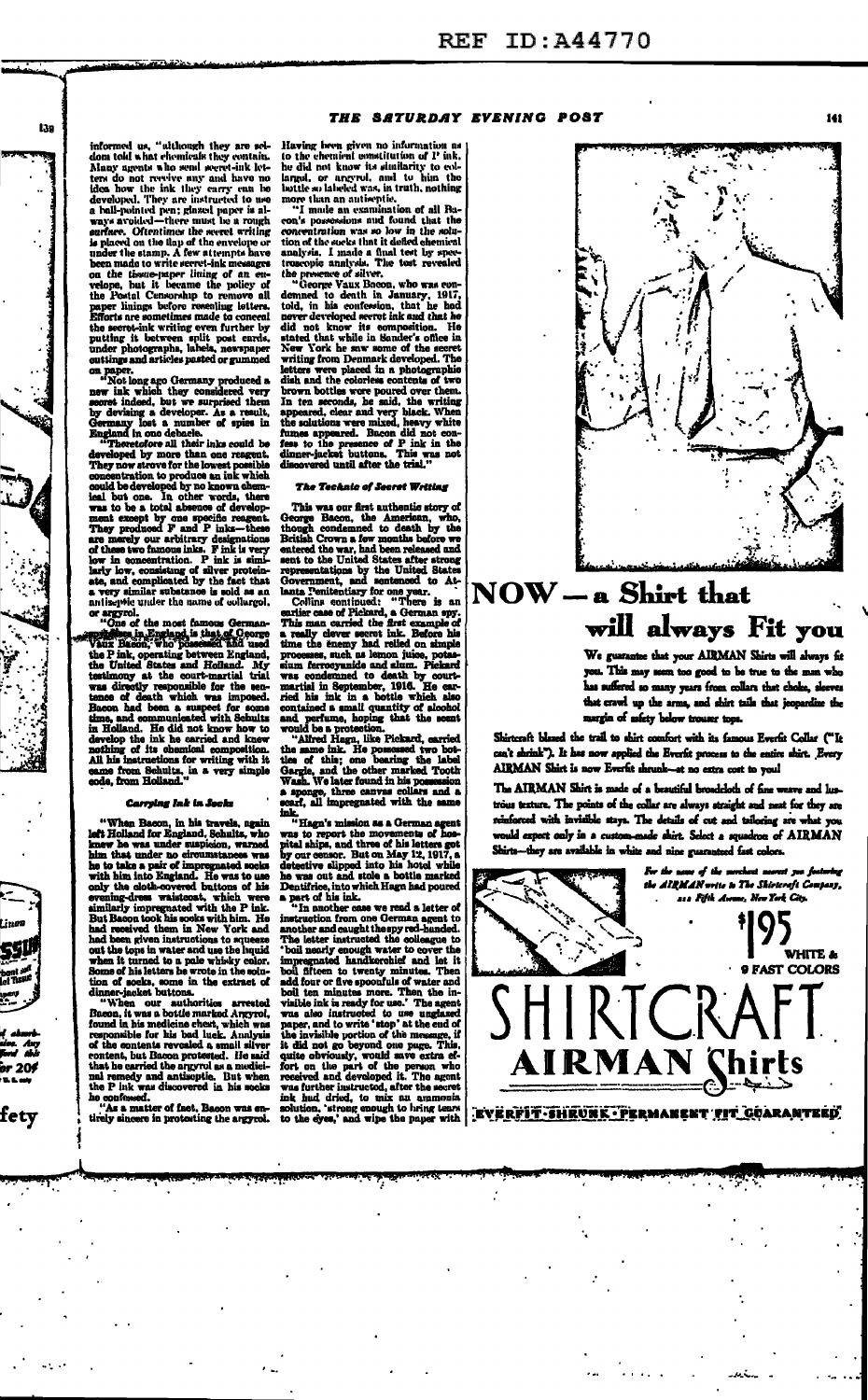

ĝ.

ł

I

1

reuten مبر<br>منتقل -<br>Ingawa Baurus<br>ndon Strest, Bost  $\cdots$  contension Street, Boston, Mass. Please area me, whileng sharps, copy of the John Hamosch Hoston and Holys Should (I

.<br>Sinty-Eight Years in Busin

#### THE SATURDAY EVENING POST

this on both sides. The reason for applying the solution to both sides was that the animonia solution slightly discolored the paper, and in order to make both sides the same, the application must be made with grant care. F this reason envelopes of an entirity<br>different color were always used. When<br>done, wrote the ngent's instructor, done, wrote the agent's instructor,<br>fold up the paper, put it between leaves of a heavy book and sit on it a<br>couple of hours to get it flat.' After-<br>ward, of course, an ordinary social message was to be written ereasivel t

#### A Simple Solution

Collins closed by saying that until a general reagent that would develop any secret ink was discovered, the Allies could not hope to compete. The scientists of England and France were extraining to find such a reagent, and the last words of his superiors as he sailed for America had been that he urge the chemists of America to join in the overt.

quest.<br>I once had decoded a State Depart-<br>ment message which stated that when<br>our embasy staff had passed through<br>Switzerland on its way home from Ber-Switzerland on its way home from Bert<br>lin, a German agent had approached<br>one member and offered a large sum if<br>he would report the insignis of all<br>French soldiers he asw on furlough as<br>the journeyed across France. The agen a clean pen in cold water and write his secret message, dry the paper, then<br>write a social letter with ink cross-<br>wise, and mail in triplicate to cover<br>addresses in Switzerland and the Netheriande.

erlands.<br>It occurred to me that if the Ger-<br>Intans could develop a letter written in<br>ordinary water, they must already have<br>made the great discovery for which<br>and the great discovery for which made the great discovery for which<br>Allied chemists were groping, Collins<br>confirmed this surmise.

confirmed this furthermore, and the state of the value of steading of steading of steading of steading the whole object, or the pressure which included the restoration of section which included the restoration of secret re cating seals, and so on. Some of these<br>duties required the employment of<br>America's most adept criminals, skilled

America's most adopt criminals, skilled<br>in forgery and counterfeiting.<br>In The problem of discovering a general<br>reagent was limited to one field; if the<br>Germans outed develop a letter written<br>in clear water, their reagent o

These prematus wears and therefore in-<br>stalled for photographing and enlarge-<br>stalled for photographing and enlarge-<br>ling letters written with distilled water.<br>Though it seemed obvious to all that<br>the fiber had been distur

sults.<br>And then, overnight, the discovery! And then, overright, the discovery luxionized<br>correlation contribution of secret-ink lubratories, is hard to place, There<br>is lubratories, and the place of the was such a close linking anomay the<br>seientists of all Allied l reat discoveries, it was so obvious that

it left all the chemists wondering why they had not thought of it before:<br>A glass ener; an iodiue vapor! Nothing more!

ing more!<br>a meret-ink letter in a glass ease and shoot in a thin vapor of iodine.<br>This vapor gradually settles into all<br>the tiny erecutes of the paper, all the<br>tissues that had been disturbed by pen<br>tissues that had been d and water. Even to the naked eye. and water. Even to the naked cyc.<br>there forms a clear outline of writing.<br>Our chemists had now eaught up<br>with those of our enemies. But we<br>must surpose of the noncel. Hence, then<br>there of the iodius vapor or some sim-<br>that ...<br>ilar pr siñ

and a minimum of the main of the same of the simular process.<br>Abruptly our examiners reported that is<br>dime vapor no longer revealed secret writing, even in cases where invisible writing was absolutely known to<br>discovery ha

step ahead of unminoredible that the induction in the mass section in the indirection of parameters and the indirect this it is necessary to keep in mind constantly the intriescy and subtlety of the equionary to keep in m directions are small additions. It was necessary lecture, for the American positive-explorage system had been pronounced inadequate.

#### The Battle of the Laborate

Forty-eight hours after delivering<br>his secret lecture, the French linion of<br>ficer received a solid from his gov-<br>memora ordering him to return to<br>France to explain his indiscretion.<br>This meant that even in that audience,<br>c even in the uniform of an American<br>Intelligence officer, a German spy to<br>send back to enemy headquarters the<br>sensational outline of French espionage

which had been given?<br>What had the Germans done to pre-What had the Germanu done to pre-<br>
vent the success of coldine tental made indirection of the paper---disturbed<br>
investors of the paper---disturbed<br>
by the peap or fluid. How could this<br>
disturbance be prevented?<br>
After mo

ments American chemists discovered ments American chemistic discovered<br>that if a latter is first written in secret<br>ink, dried, then dampened lightly by a<br>hund dipped in distilled water, then<br>dried again and pressed with an iron,<br>the secret ink could not be

# rould no longer develop the secret-ink<br>letters of our own spies. Not could we<br>develop those of our enemy.<br>The development of secret writing

was now at a standard on both sides.<br>We had at last eaught up with the

We had at the date caught up with the Granans, but we were right back were<br>we had been when Collins arrived.<br>We suddenly made another inper-<br>trant discovery. We found a method of<br>streaking suspected letters with two<br>differ would be spy? Whether we could de-<br>except a spy? Whether we could de-<br>velop the ink or not, a dampened letter<br>was sufficient proof that we were dealwas summer proof that we were deal-<br>ing with a spy message. But this was<br>not enough. Inevitably in the buttle<br>of wits came this startling and greatest<br>of all triumphs—the infallible reagent<br>that revealed secret writing und

#### **A Secret Never Solved**

This secret was of such vital importance to successful espionage and<br>was so jeslously guarded-I doubt if a<br>dozen men know of its existence---that dozen men know of its actionse--that<br>it did not find its way to energy earn,<br>Even here it would be unethical to<br>reveal the nature of this scatted<br>formula, which cance only after re-<br>peated discouragements and after long<br>mo

Shortly after our consort on the Mexican<br>discovery our censor on the Mexican<br>border intercepted the letter shown on<br>Pages 4 and 5, because of the hierco-<br>glyphies on Pages 2 and 4 of the letter.<br>The character of the secret letter is from an important spy. The secret ink as developed reads:

I wrote you about the incarceration of  $trio.$ ...

This must refer to three suspethat have been arrested.

Let me know, as soon as you can, about<br>ie boys going to France. If of no use in<br>rance, they are preparing to fice.

We have already uncovered information that German agents plan to have at least one apy in each regriment.<br>Patricia, who eigns the letter, obviously is asking her superior how these boys are to operate when they reach<br>France. There is more on this subject:

Fm wondering if this ink is good. Let me know if those boys would be of any use to you in France.<br>  $\blacksquare$  <br> From the property of the property of the property in the property<br>in the property of the property of the order in **DILTONS** 

I regret to any that Patricia was<br>never captured. This was due to over-<br>sealousness on the part of our agents on<br>the West Coast. I also regret that we<br>were never able to decipher the hiero-<br>were never able to decipher the were never able to to deviate the network of the methods of children meaning, for, as anyone knows, the method of the second page is ridiculous. Perhaps the reader can decipher these characteristics. Or perhaps the happ Pa

us all about it!<br>There is one thing about the open<br>letter that is reminiscent—the name<br>Hopkinon-Smith. A red-hosted young<br>lady-obyiously a German agent—<br>once made the statement to one of<br>my cryptographers, " fou said 1 mus